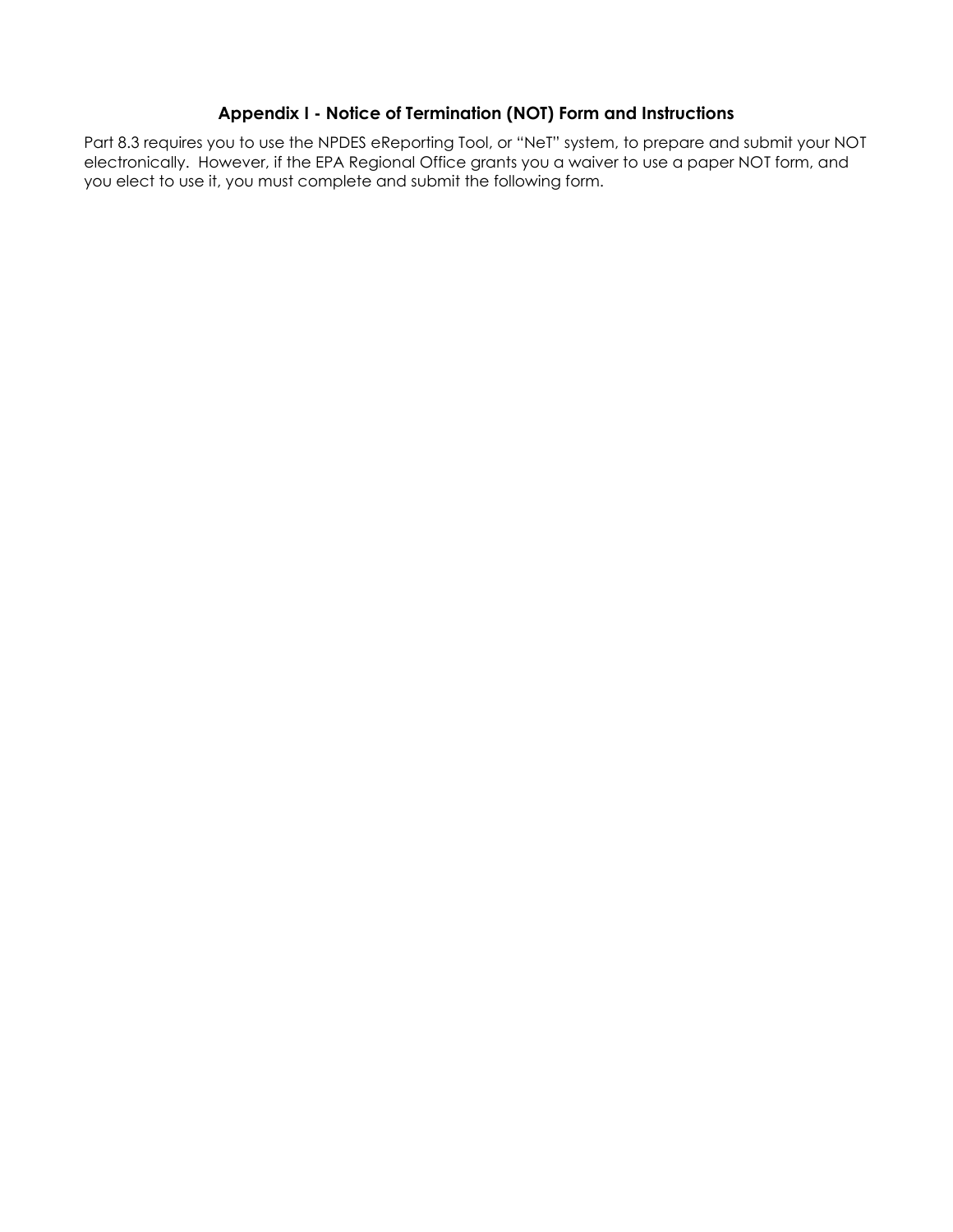| <b>NPDES</b><br>Form<br>3510-13 | <b><i><u></u></i></b> CEPA                                                                                                                                                                                                                                                                                                                                                               |                                                  | <b>U.S. Environmental Protection Agency</b><br>Washington, DC 20460<br>Notice of Termination for the 2022 NPDES Construction General Permit                                                                                                                                                                                                                    |       |                                     |                 | OMB No.<br>2040-0305<br>Exp. Date<br>01/31/2025 |  |  |  |
|---------------------------------|------------------------------------------------------------------------------------------------------------------------------------------------------------------------------------------------------------------------------------------------------------------------------------------------------------------------------------------------------------------------------------------|--------------------------------------------------|----------------------------------------------------------------------------------------------------------------------------------------------------------------------------------------------------------------------------------------------------------------------------------------------------------------------------------------------------------------|-------|-------------------------------------|-----------------|-------------------------------------------------|--|--|--|
|                                 | Submission of this Notice of Termination constitutes notice that the operator identified in Section III of this form is no longer authorized discharge pursuant<br>to the NPDES Construction General Permit (CGP) from the site identified in Section IV of this form. All necessary information must be included on this form.<br>Refer to the instructions at the end of this form.    |                                                  |                                                                                                                                                                                                                                                                                                                                                                |       |                                     |                 |                                                 |  |  |  |
|                                 | SECTION I. APPROVAL TO USE PAPER NOI FORM                                                                                                                                                                                                                                                                                                                                                |                                                  |                                                                                                                                                                                                                                                                                                                                                                |       |                                     |                 |                                                 |  |  |  |
|                                 | Have you been granted a waiver from electronic reporting from the Regional Office <sup>*?</sup><br>$\Box$ Yes<br>$\square$ No                                                                                                                                                                                                                                                            |                                                  |                                                                                                                                                                                                                                                                                                                                                                |       |                                     |                 |                                                 |  |  |  |
|                                 | If yes, check which waiver you have been granted, the name of the EPA Regional Office staff person who granted the waiver, and the date of<br>approval:                                                                                                                                                                                                                                  |                                                  |                                                                                                                                                                                                                                                                                                                                                                |       |                                     |                 |                                                 |  |  |  |
| Paper NOI Form                  | $\Box$ The owner/operator's headquarters is physically located in a geographic area (i.e., ZIP code or census tract) that is<br>identified as under-served for broadband Internet access in the most recent report from the Federal Communications<br>Commission.<br>Waiver granted:<br>$\Box$ The owner/operator has issues regarding available computer access or computer capability. |                                                  |                                                                                                                                                                                                                                                                                                                                                                |       |                                     |                 |                                                 |  |  |  |
|                                 |                                                                                                                                                                                                                                                                                                                                                                                          | Name of EPA staff person that granted the waiver |                                                                                                                                                                                                                                                                                                                                                                |       | Date approval obtained (MM/DD/YYYY) |                 |                                                 |  |  |  |
|                                 | * Note: You are required to obtain approval from the applicable Regional Office prior to using this paper NOI form. If you have not obtained a<br>waiver, you must file this form electronically using the NPDES eReporting Tool (NeT).                                                                                                                                                  |                                                  |                                                                                                                                                                                                                                                                                                                                                                |       |                                     |                 |                                                 |  |  |  |
|                                 | <b>SECTION II. PERMIT INFORMATION</b>                                                                                                                                                                                                                                                                                                                                                    |                                                  |                                                                                                                                                                                                                                                                                                                                                                |       |                                     |                 |                                                 |  |  |  |
|                                 | NPDES ID                                                                                                                                                                                                                                                                                                                                                                                 |                                                  |                                                                                                                                                                                                                                                                                                                                                                |       |                                     |                 |                                                 |  |  |  |
| Permit                          |                                                                                                                                                                                                                                                                                                                                                                                          | E<br>8.2.1.                                      | You have completed all construction activities at your site, and you have met all other requirements in Part<br>Check this box to confirm that you have attached photographs as required by Part 8.2.1.a that                                                                                                                                                  |       |                                     |                 |                                                 |  |  |  |
|                                 |                                                                                                                                                                                                                                                                                                                                                                                          |                                                  | document your compliance with the permit's final stabilization requirements.<br>Include the date each photograph was taken, and a brief description of the area of the site<br>captured by the photograph (e.g., photo shows application of seed and erosion control mats to<br>$\Box$<br>remaining exposed surfaces on northeast corner of site).             |       |                                     |                 |                                                 |  |  |  |
|                                 | Reason for Termination<br>(Check only one):                                                                                                                                                                                                                                                                                                                                              |                                                  | If any portion of your site is covered by one of the Part 2.2.14c.iii exceptions to the final stabilization<br>criteria, indicate which exception applies and include a supplementary explanation with your<br>photographs that provides the necessary context for why this portion of the site is in compliance even<br>though it appears to be unstabilized. |       |                                     |                 |                                                 |  |  |  |
|                                 |                                                                                                                                                                                                                                                                                                                                                                                          | ш                                                | Another operator has assumed control over all areas of the site and that operator has submitted an NOI and<br>obtained coverage under the CGP.                                                                                                                                                                                                                 |       |                                     |                 |                                                 |  |  |  |
|                                 |                                                                                                                                                                                                                                                                                                                                                                                          | 回                                                | You have obtained coverage under an individual permit or another general NPDES permit addressing<br>stormwater discharges from the construction site.                                                                                                                                                                                                          |       |                                     |                 |                                                 |  |  |  |
|                                 | SECTION III. OPERATOR INFORMATION                                                                                                                                                                                                                                                                                                                                                        |                                                  |                                                                                                                                                                                                                                                                                                                                                                |       |                                     |                 |                                                 |  |  |  |
|                                 | <b>Operator Name</b>                                                                                                                                                                                                                                                                                                                                                                     |                                                  |                                                                                                                                                                                                                                                                                                                                                                |       |                                     |                 |                                                 |  |  |  |
| Operator Information            | <b>Mailing Address</b>                                                                                                                                                                                                                                                                                                                                                                   |                                                  |                                                                                                                                                                                                                                                                                                                                                                |       |                                     |                 |                                                 |  |  |  |
|                                 | Street                                                                                                                                                                                                                                                                                                                                                                                   |                                                  |                                                                                                                                                                                                                                                                                                                                                                |       |                                     |                 |                                                 |  |  |  |
|                                 | City                                                                                                                                                                                                                                                                                                                                                                                     |                                                  |                                                                                                                                                                                                                                                                                                                                                                | State |                                     | <b>ZIP Code</b> |                                                 |  |  |  |
|                                 | County or Similar Government Division                                                                                                                                                                                                                                                                                                                                                    |                                                  |                                                                                                                                                                                                                                                                                                                                                                |       |                                     |                 |                                                 |  |  |  |
|                                 | Phone Number<br><b>Email Address</b>                                                                                                                                                                                                                                                                                                                                                     |                                                  |                                                                                                                                                                                                                                                                                                                                                                |       |                                     |                 |                                                 |  |  |  |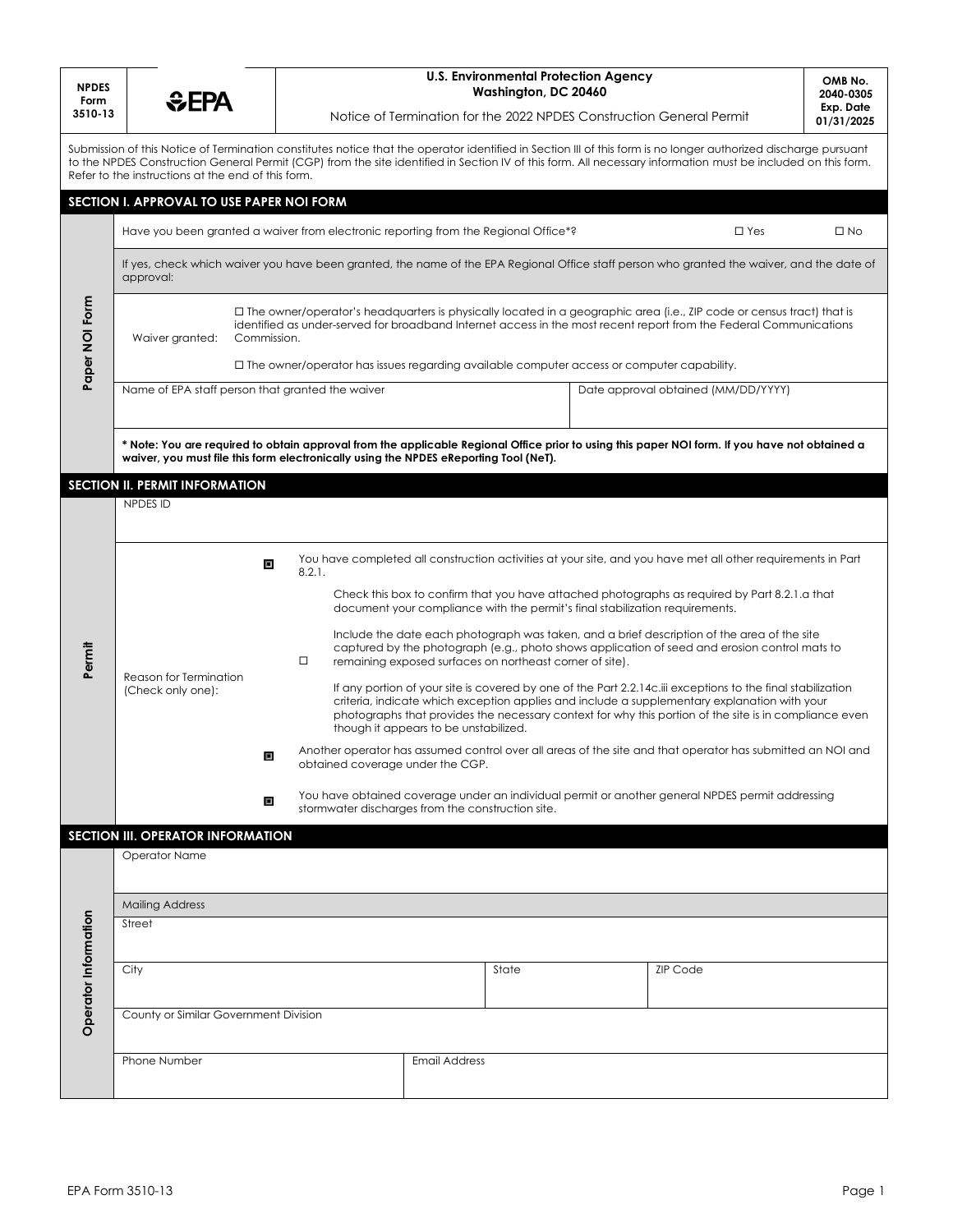| SECTION IV. PROJECT/SITE INFORMATION |                                                                                                                                                                                                                                                                                                                                                                                                                                                                                                                                                                                                                                                                                |                   |           |                 |  |  |  |  |
|--------------------------------------|--------------------------------------------------------------------------------------------------------------------------------------------------------------------------------------------------------------------------------------------------------------------------------------------------------------------------------------------------------------------------------------------------------------------------------------------------------------------------------------------------------------------------------------------------------------------------------------------------------------------------------------------------------------------------------|-------------------|-----------|-----------------|--|--|--|--|
|                                      | Project/Site Name                                                                                                                                                                                                                                                                                                                                                                                                                                                                                                                                                                                                                                                              |                   |           |                 |  |  |  |  |
| Project/Site Address                 | Street/Location                                                                                                                                                                                                                                                                                                                                                                                                                                                                                                                                                                                                                                                                |                   |           |                 |  |  |  |  |
|                                      | City                                                                                                                                                                                                                                                                                                                                                                                                                                                                                                                                                                                                                                                                           |                   | State     | <b>ZIP Code</b> |  |  |  |  |
|                                      | County or Similar Government Division:                                                                                                                                                                                                                                                                                                                                                                                                                                                                                                                                                                                                                                         |                   |           |                 |  |  |  |  |
|                                      | SECTION V. CERTIFICATION INFORMATION                                                                                                                                                                                                                                                                                                                                                                                                                                                                                                                                                                                                                                           |                   |           |                 |  |  |  |  |
|                                      | I certify under penalty of law that this document and all attachments were prepared under my direction or supervision in accordance with a<br>system designed to assure that qualified personnel properly gathered and evaluated the information submitted. Based on my inquiry of the<br>person or persons who manage the system, or those persons directly responsible for gathering the information, the information submitted is, to<br>the best of my knowledge and belief, true, accurate, and complete. I am aware that there are significant penalties for submitting false<br>information, including the possibility of fine and imprisonment for knowing violations. |                   |           |                 |  |  |  |  |
|                                      | <b>First Name</b>                                                                                                                                                                                                                                                                                                                                                                                                                                                                                                                                                                                                                                                              | Middle Initial    | Last Name |                 |  |  |  |  |
| Certification Information            | Title                                                                                                                                                                                                                                                                                                                                                                                                                                                                                                                                                                                                                                                                          |                   |           |                 |  |  |  |  |
|                                      | Signature                                                                                                                                                                                                                                                                                                                                                                                                                                                                                                                                                                                                                                                                      | Date (MM/DD/YYYY) |           |                 |  |  |  |  |
|                                      | <b>Email Address</b>                                                                                                                                                                                                                                                                                                                                                                                                                                                                                                                                                                                                                                                           |                   |           |                 |  |  |  |  |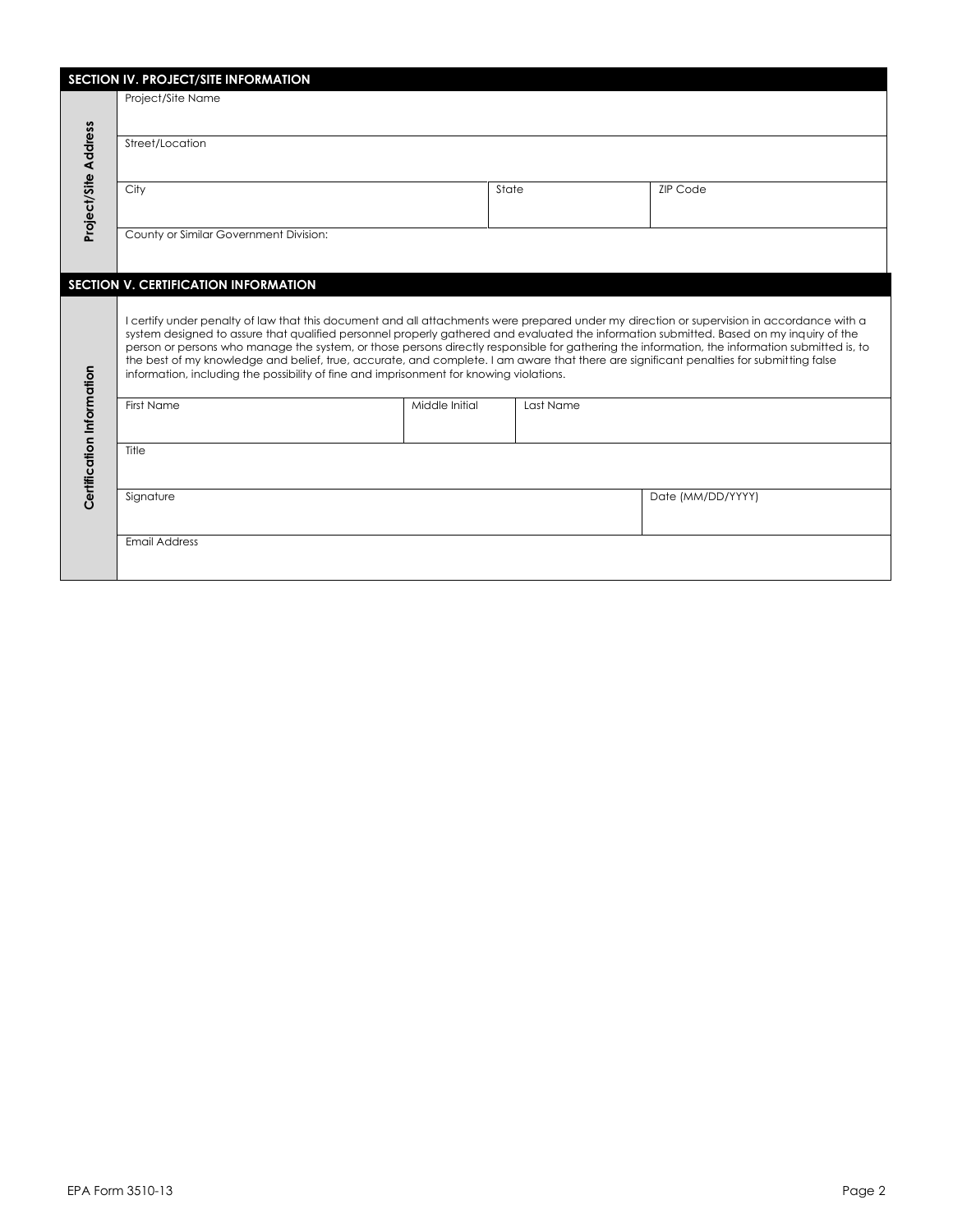# **Instructions for Completing EPA Form 3510-13**

# **Notice of Termination for the 2022 NPDES Construction General Permit**

**NPDES Form Date (02/22) This Form Replaces Form 3510-13 (02/17) Form Approved OMB No. 2040-0305**

#### **General Instructions**

### **Who May File an NOT Form?**

Permittees who are presently covered under the EPA-issued 2022 Construction General Permit (CGP) for Stormwater Discharges Associated with Construction Activity may submit an NOT form when: (1) earth-disturbing activities at the site are completed and the conditions in Parts 8.2.1.a through 8.2.1.b are met; or (2) the permittee has transferred all areas under its control to another operator, and that operator has submitted and obtained coverage under this permit; or (3) the permittee has obtained coverage under a different NPDES permit for the same discharges.

#### **Completing the Form**

Type or print, using uppercase letters, in the appropriate areas only. Please place each character between the marks. Abbreviate if necessary to stay within the number of characters allowed for each item. Use only one space for breaks between words, but not for punctuation marks unless they are needed to clarify your response. If you have any questions about this form, refer to https://www.epa.gov/npdes/stormwater-dischargesconstruction-activities#cgp or telephone EPA's NOI Processing Center at (866) 352-7755. **Please submit original document with signature in ink - do not send a photocopied** 

# <span id="page-3-0"></span>**signature. Section I. Approval to Use Paper NOI Form**

You must indicate whether you have been granted a waiver from electronic reporting from the EPA Regional Office. Note that you are not authorized to use this paper NOT form unless the EPA Regional Office has approved its use. Where you have obtained approval to use this form, indicate the waiver that you have been granted, the name of the EPA staff person who granted the waiver, and the date that approval was provided.

See https://www.epa.gov/npdes/contact-usstormwater#regional for a list of EPA Regional Office contacts.

# <span id="page-3-1"></span>**Section II. Permit Information**

Enter the existing NPDES ID assigned to the project . If you do not know the NPDES ID number, or contact EPA's NOI Processing Center at (866) 352-7755.

Indicate your reason for submitting this Notice of Termination by checking the appropriate box. Check only one. If you selected the first box, confirm that you have attached photographs as required by Part 8.2.1.a. All submitted photographs must: (1) be taken both before and after the site has met the final stabilization criteria in Part 2.2.14.c; (2) be clear and in focus, and in the original format and resolution; and (3) include the date each photograph was taken, and a brief description of the area of the site captured by the photograph (e.g., photo shows application of seed and erosion control mats to remaining exposed surfaces on northeast corner of site).

If any portion of your site is covered by one of the Part 2.2.14c.iii final stabilization exceptions, indicate which exception applies and provide an explanation with your photographs that describes why this portion of the site is in compliance even though it may appear to be unstabilized.

### <span id="page-3-2"></span>**Section III. Operator Information**

Provide the legal name of the person, firm, public organization, or any other entity that operates the project described in this NOT and is covered by the NPDES ID identified in Section II. Enter the complete mailing address, telephone number, and email address of the operator.

#### <span id="page-3-3"></span>**Section IV. Project/Site Information**

Enter the official or legal name and complete street address, including city, State, ZIP code, and county or similar government subdivision of the project or site. If the project or site lacks a street address, indicate the general location of the site (e.g., Intersection of State Highways 61 and 34). Complete site information must be provided for termination of permit coverage to be valid.

#### <span id="page-3-4"></span>**Section V. Certification Information**

The NOT, must be signed as follows:

*For a corporation:* By a responsible corporate officer. For the purpose of this Part, a responsible corporate officer means: (i) a president, secretary, treasurer, or vice-president of the corporation in charge of a principal business function, or any other person who performs similar policy-or decision-making functions for the corporation, or (ii) the manager of one or more manufacturing, production, or operating facilities, provided, the manager is authorized to make management decisions which govern the operation of the regulated facility including having the explicit or implicit duty of making major capital investment recommendations, and initiating and directing other comprehensive measures to assure longterm environmental compliance with environmental laws and regulations; the manager can ensure that the necessary systems are established or actions taken to gather complete and accurate information for permit application requirements; and where authority to sign documents has been assigned or delegated to the manager in accordance with corporate procedures.

*For a partnership or sole proprietorship:* By a general partner or the proprietor, respectively; or

*For a municipality, State, Federal, or other public agency:* By either a principal executive officer or ranking elected official. For purposes of this Part, a principal executive officer of a Federal agency includes (i) the chief executive officer of the agency, or (ii) a senior executive officer having responsibility for the overall operations of a principal geographic unit of the agency (e.g., Regional Administrator of EPA).

Include the name, title, and email address of the person signing the form and the date of signing. An unsigned or undated NOT form will not be considered valid termination of permit coverage.

# **Paperwork Reduction Act Notice**

This collection of information is approved by OMB under the Paperwork Reduction Act, 44 U.S.C. 3501 et seq. (OMB Control No. 2040-0305). Responses to this collection of information are mandatory (40 CFR 122.26). An agency may not conduct or sponsor, and a person is not required to respond to, a collection of information unless it displays a